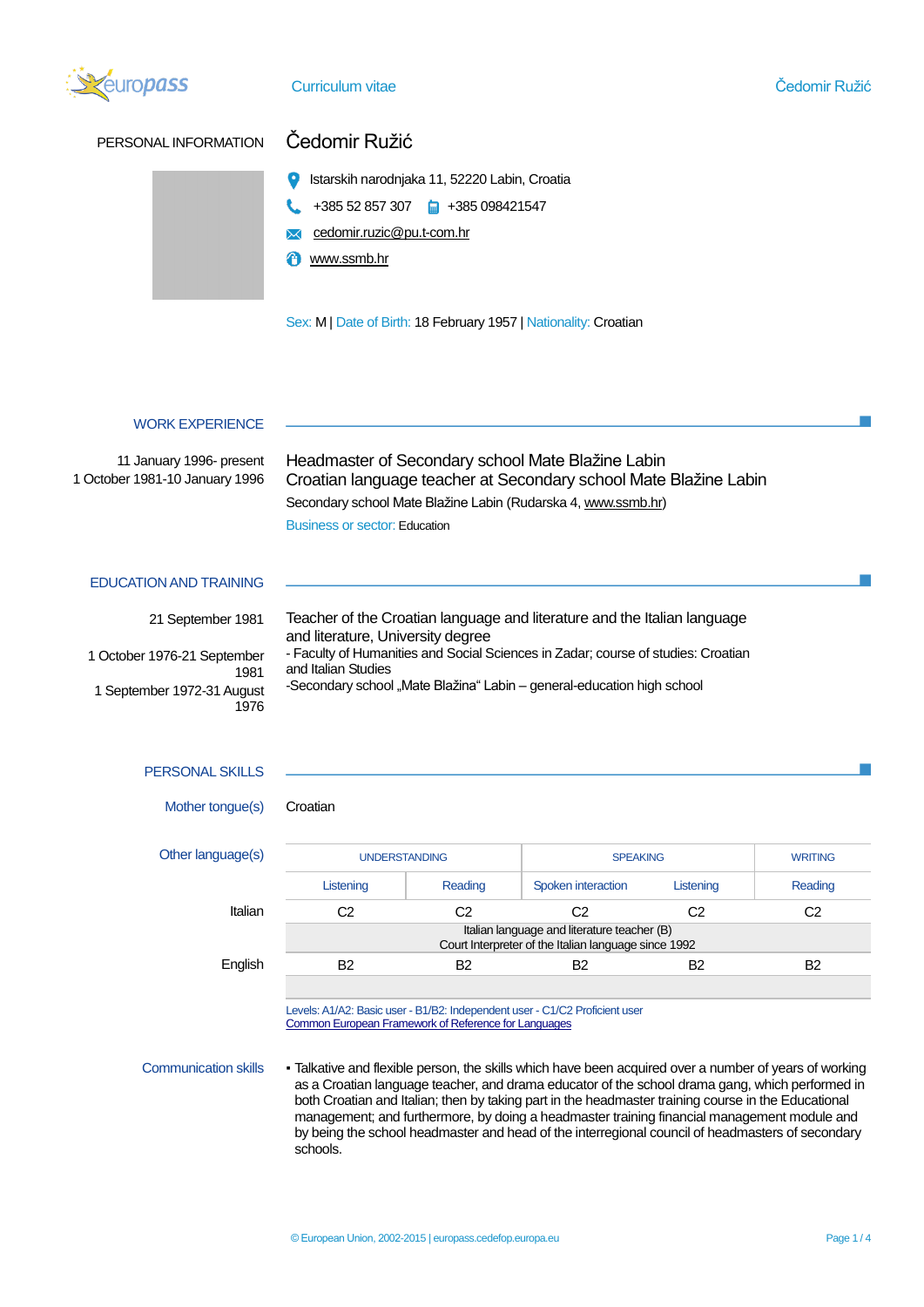

Organisational / managerial skills • Headmaster trainer responsible for coaching anf training of headmasters about the school

|                               |                                                                                                                                                                                                                                 | management in collaboration with the Croatian Education and Teacher Training Agency since 2009. |                                                                                                       |                                  |                           |  |
|-------------------------------|---------------------------------------------------------------------------------------------------------------------------------------------------------------------------------------------------------------------------------|-------------------------------------------------------------------------------------------------|-------------------------------------------------------------------------------------------------------|----------------------------------|---------------------------|--|
|                               | - Member of the working group EU - CARDS 2001, from 2003 to 2004.                                                                                                                                                               |                                                                                                 |                                                                                                       |                                  |                           |  |
|                               | - Head and leader of the international project School of Democracy-Youth Council in cooperation with<br>the Croatian Healthy Cities Network, the town of Labin and the Municipality of Sandnes (Norway),<br>from 1998- present. |                                                                                                 |                                                                                                       |                                  |                           |  |
|                               | - Leader of drama workshops for students and leaders of drama groups in the Istrian and Primorsko-<br>goranska county in collaboration with the Croatian Education and Teacher Training Agency, from<br>1999 to 2002.           |                                                                                                 |                                                                                                       |                                  |                           |  |
|                               | - Headmaster of a secondary school institution with more than 80 employees and 500 students, since<br>1996.                                                                                                                     |                                                                                                 |                                                                                                       |                                  |                           |  |
| Job-related skills            | • Member of a working group for the management in the pre-tertiary upbringing and education aiming                                                                                                                              | at the making of a strategy for education, science and technology, since 2013.                  |                                                                                                       |                                  |                           |  |
|                               | • Member of a two-year training for headmasters in Educational Management, in organisation of the<br>- Member of a working group at NCVVO aiming at providing a Metodology of Self-evaluation of                                | Croatian Education and Teacher Training Agency and NSO from the Netherlands, since 2009.        |                                                                                                       |                                  |                           |  |
|                               | - Associated member of a working group focused on creating the State Standards of Pedagogy in<br>2007                                                                                                                           | Secondary Schools in the Republic of Croatia in 2007.                                           |                                                                                                       |                                  |                           |  |
|                               | - Associate member of the Board of the Ministry of Science and Education focused on creating a<br>in 2005.                                                                                                                      | Training Programme for Headmasters of Primary and Secondary Schools in the Republic of Croatia  |                                                                                                       |                                  |                           |  |
|                               | - Head of Secondary School Teachers Council of the County of Istria, Primorsko-goranska and Ličko-<br>Senjska since 2013.                                                                                                       |                                                                                                 |                                                                                                       |                                  |                           |  |
|                               | - Head of Secondary School Council of Headmasters in the County of Istria, from 2002-2013.                                                                                                                                      |                                                                                                 |                                                                                                       |                                  |                           |  |
| Digital competence            | SELF-ASSESSMENT                                                                                                                                                                                                                 |                                                                                                 |                                                                                                       |                                  |                           |  |
|                               | Information<br>processing                                                                                                                                                                                                       | Information<br>processing                                                                       | Information<br>processing                                                                             | <b>Information</b><br>processing | Information<br>processing |  |
|                               | Proficient user                                                                                                                                                                                                                 | Proficient user                                                                                 | Proficient user                                                                                       | Independent user                 | Independent user          |  |
|                               |                                                                                                                                                                                                                                 |                                                                                                 | Levels: Basic user - Independent user - Proficient user<br>Digital competences - Self-assessment grid |                                  |                           |  |
| ECDL start diploma.           |                                                                                                                                                                                                                                 |                                                                                                 |                                                                                                       |                                  |                           |  |
|                               | • A good command of IT (Microsoft Office Tools)                                                                                                                                                                                 |                                                                                                 |                                                                                                       |                                  |                           |  |
|                               | - Strong knowledge of office protocol                                                                                                                                                                                           |                                                                                                 |                                                                                                       |                                  |                           |  |
|                               | - Administrator and editor of the school Internet site (www.ssmb.hr), since 2009.                                                                                                                                               |                                                                                                 |                                                                                                       |                                  |                           |  |
|                               | - Administrator of the electronic self-evaluation software and the e- Quality app, for the purpose of                                                                                                                           | achiving Quality assurance in the vocational education and training, since 2013.                |                                                                                                       |                                  |                           |  |
| <b>Other skills</b>           | - Court interpreting skills acquired over many years of translating, both simultanous and consecutive,                                                                                                                          | as a court interpreter of the Italian language, since 1992.                                     |                                                                                                       |                                  |                           |  |
|                               |                                                                                                                                                                                                                                 |                                                                                                 |                                                                                                       |                                  |                           |  |
| <b>Driving licence</b>        | B                                                                                                                                                                                                                               |                                                                                                 |                                                                                                       |                                  |                           |  |
| <b>ADDITIONAL INFORMATION</b> |                                                                                                                                                                                                                                 |                                                                                                 |                                                                                                       |                                  |                           |  |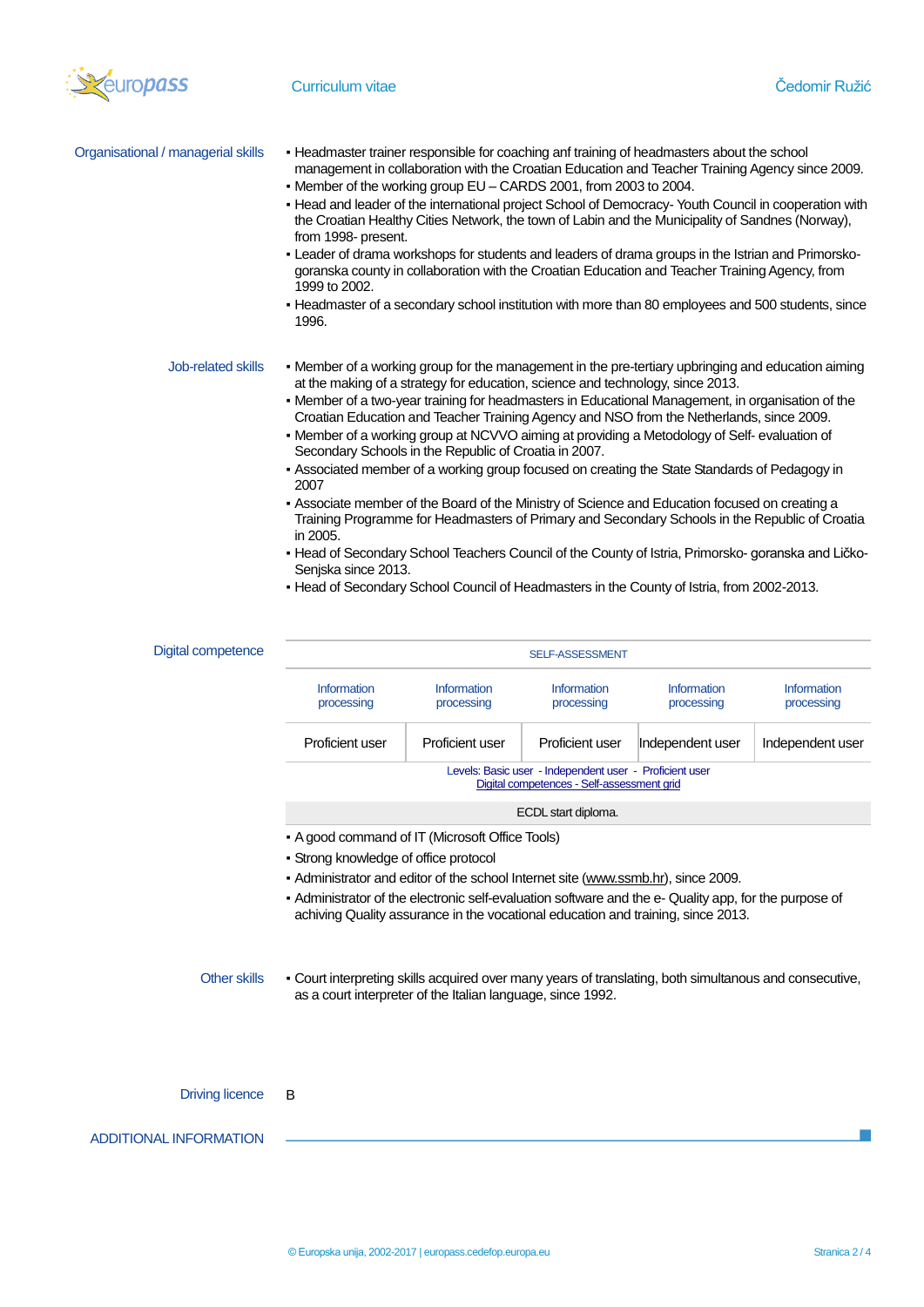

## Curriculum vitae Čedomir Ružić

| <b>Publications</b>       | -STUDENTS LITERARY EXPRESSIONS AND PERFORMANCE ON THE STAGE IN RELATIONS<br>BETWEEN TEACHERS AND STUDENTS IN EXTRACURRICULAR ACTIVITIES IN SECONDARY                                                                            |
|---------------------------|---------------------------------------------------------------------------------------------------------------------------------------------------------------------------------------------------------------------------------|
|                           | SCHOOLS, College of Education in Rijeka, Proceedings, Teacher's involvment in Extracurricular activities,<br>Rijeka 1988.                                                                                                       |
|                           | -50TH ANNIVERSARY OF TEACHING USING THE CROATIAN LANGUAGE IN SECONDARY                                                                                                                                                          |
|                           | SCHOOLS IN LABIN, School Memorial Book, Labin, November 1998, Editor-in-chief and author of the                                                                                                                                 |
|                           | following articles: VALUABLE WORK ON EDUCATION AND UPBRINGING IN SCHOOL, pages 133-143<br>and SCHOOL DRAMA GANG, from 1983-1993.                                                                                                |
|                           | -HEADMASTER'S STEPS TOWARDS QUALITY IMPROVEMENT, second conference of Glasser's Quality                                                                                                                                         |
|                           | Schools in Croatia. International conference of educational workers implementing Glasser's Quality school                                                                                                                       |
|                           | ideas, RI KVAŠ-21, leading topic: "Every student can succeed", Rijeka 22-24 November 2002.<br>"60 YEARS WITH YOU- Secondary school Mate Blažine Labin"- a DVD containing information about the                                  |
|                           | school; released in November 2009, to mark the school 60 <sup>th</sup> anniversary celebration; editor in charge, author                                                                                                        |
|                           | of the multimedia content and video recordings in collaboration with associates.                                                                                                                                                |
| <b>Presentations</b>      | -SECONDARY VOCATIONAL EDUCATION ON THE TRACK OF EUROPEAN STANDARDS-                                                                                                                                                             |
|                           | "Decentralisation and autonomy in making decisions about curriculum and curriculum management<br>(present situation in the Republic of Croatia)", a talk and power-point presentation at the Symposium on the                   |
|                           | School Management of the working group the Alps -Adriatic, on the topic of "School Management in Europe                                                                                                                         |
|                           | and the Alps-Adriatic working group, autonomy or centralism? A comparison of experiences around<br>Europe", Schio (Vicenza), 29 May 2003, by order of the Ministry of Science and Education, Department for                     |
|                           | International collaboration.                                                                                                                                                                                                    |
|                           | - SLOVENIAN EXPERIENCE- "Study tour to the Republic of Slovenia, from 20 to 22 January 2003", a talk                                                                                                                            |
|                           | and a power-point presentation at the conference of Secondary school councils in the Republic of Croatia,<br>held in Dubrovnik from 1-4 February 2004.                                                                          |
|                           | -INTERNATIONAL COLLABORATION BETWEEN SCHOOLS IN MODERN EUROPE", a talk held in the                                                                                                                                              |
|                           | Italian language and a power-point presentation at the meeting of the working group for Cultural<br>Collaboration, on the topic of "EDUCATION FOR EUROPE- PORTFOLIO FOR THE STUDENT", Graz<br>(Austria), from 7-8 October 2004. |
|                           | - ENGAGING STUDENTS IN A VARIETY OF ACTIVITIES IN SCHOOL, BY APPLYING DIFFERENT                                                                                                                                                 |
|                           | METHODS IN ORDER TO CREATE A STIMULATING ENVIRONMENT WHERE ALL THE STUDENTS                                                                                                                                                     |
|                           | WILL BE SUCCESSFUL.", a power-point presentation on examples of good practice at an International<br>Symposium on the topic: "Schools without unsuccessful students", sponsored by the Faculty of Humanities                    |
|                           | and Social Sciences in Pula, Pula 28-30 October 2004., A collection of scientific papers.                                                                                                                                       |
|                           | - FORMING OF EUROPE'S DEMOCRATIC CONSCIENCE IN SCHOOLS IN THE REPUBLIC OF                                                                                                                                                       |
|                           | CROATIA- "From project to practice", a project based on extracurricular activities run in Secondary school<br>Mate Blažine", a talk and a power-point presentation at the School Symposium in the Alps-Adriatic network         |
|                           | in modern Europe, Venice, 18 March 2005.                                                                                                                                                                                        |
|                           | - CHANGES IN THE EDUCATION SYSTEM AND IN THE EDUCATION MANAGEMENT IN CROATIA, a                                                                                                                                                 |
|                           | talk at the Symposium of the working group the Alps-Adriatic, working group for a cultural collaboration held<br>in Padova, on 19 October 2009, on the topic of "The Apls-Adriatic School autonomy"                             |
|                           | - SECONDARY SCHOOL MATE BLAŽINE OFFICIAL WEB PAGE (www.ssmb.hr - editor in chief and<br>administrator with associates)                                                                                                          |
|                           | - HEADMASTERS AND THE CULTURE OF EDUCATIONAL INSTITUTION - a talk at the professional                                                                                                                                           |
|                           | meeting, organised by the Association of Headmasters of Secondary Schools and Croatian Education and                                                                                                                            |
|                           | Teacher Training Agency, as an example of good practice in the work of headmasters, held in Pula, on 4<br>October 2010.                                                                                                         |
|                           | -USE OF DRAMA AS AN EFFECTIVE METHOD APPLIED IN THE WORK OF DRAMA GANGS,<br>Examples of good practice, a workshop held by Amneris Ružić and Čedomir Ružić at the 6 <sup>th</sup> Quality School                                 |
|                           | Conference LABIN KVAŠ '14, leading topic "Strength of our schools", held in Rabac 2014.                                                                                                                                         |
|                           | - 6TH QUALITY SCHOOL CONFERENCE IN CROATIA "LABIN KVAŠ'14" - "Strength of our schools", editor                                                                                                                                  |
|                           | in chief of the DVD containing summaries of the works in collaboration with associates and reviewers,<br>Labin-Rabac, 2014.                                                                                                     |
|                           | -SCHOOL OF DEMOCRACY-YOUTH COUNCILS (Democracy Project), project leader of the international                                                                                                                                    |
| Projects                  | project, School of Democracy-youth councils, in collaboration with the Network of Healthy cities in the                                                                                                                         |
|                           | Republic of Croatia, the town of Labin and the county of Sandnes (Norway) http://www.ssmb.hr/293/projekt-<br>demokracije-democracy-project                                                                                      |
|                           | - INTERCULTURAL COLLABORATION WITH ITALY (Schio http://www.ssmb.hr/333/scambio-interculturale-                                                                                                                                  |
|                           | ssmb-tron and Buccino http://www.ssmb.hr/354/interscambio-culturale-ssmb-assteas)                                                                                                                                               |
|                           | - A DIPLOMA AWARDED BY THE TOWN OF ZADAR FOR SPECIAL CREDITS AND RESULTS FOR<br>ADVANCEMENTS ACHIEVED IN CULTURAL-ARTISTIC AMETEURISM IN 1980.                                                                                  |
| <b>Honours and awards</b> | - A DIPLOMA AWARDED FOR OUTSTANDING CREATIVE WORK AND ACTIVITIES IN CULTURAL<br><b>EVENTS, IN 1988.</b>                                                                                                                         |
|                           | - MEDAL OF "RED DANICE HRVATSKE" WITH THE FIGURE OF ANTUN RADIĆ, FOR SPECIAL                                                                                                                                                    |
|                           | MERITS IN EDUCATION, awarded by the President of the Republic of Croatia in 2000.<br>-Member of the town government of the town of Labin, responsible for culture and education and President                                   |
| Memberships               | of the Board for social activities, from 2000 to 2005.                                                                                                                                                                          |
|                           | -Member of the Secondary school Headmaster Council in the Republic of Croatia, from 2002. -2004.                                                                                                                                |
|                           | -Board member for the making of Headmasters training programme for both primary and secondary <sub>Page 3/4</sub><br>schools in the Republic of Croatia", in 2005.                                                              |
|                           | -Associate member of the working group for creating the "State Pedagogical Standard", 2007.                                                                                                                                     |